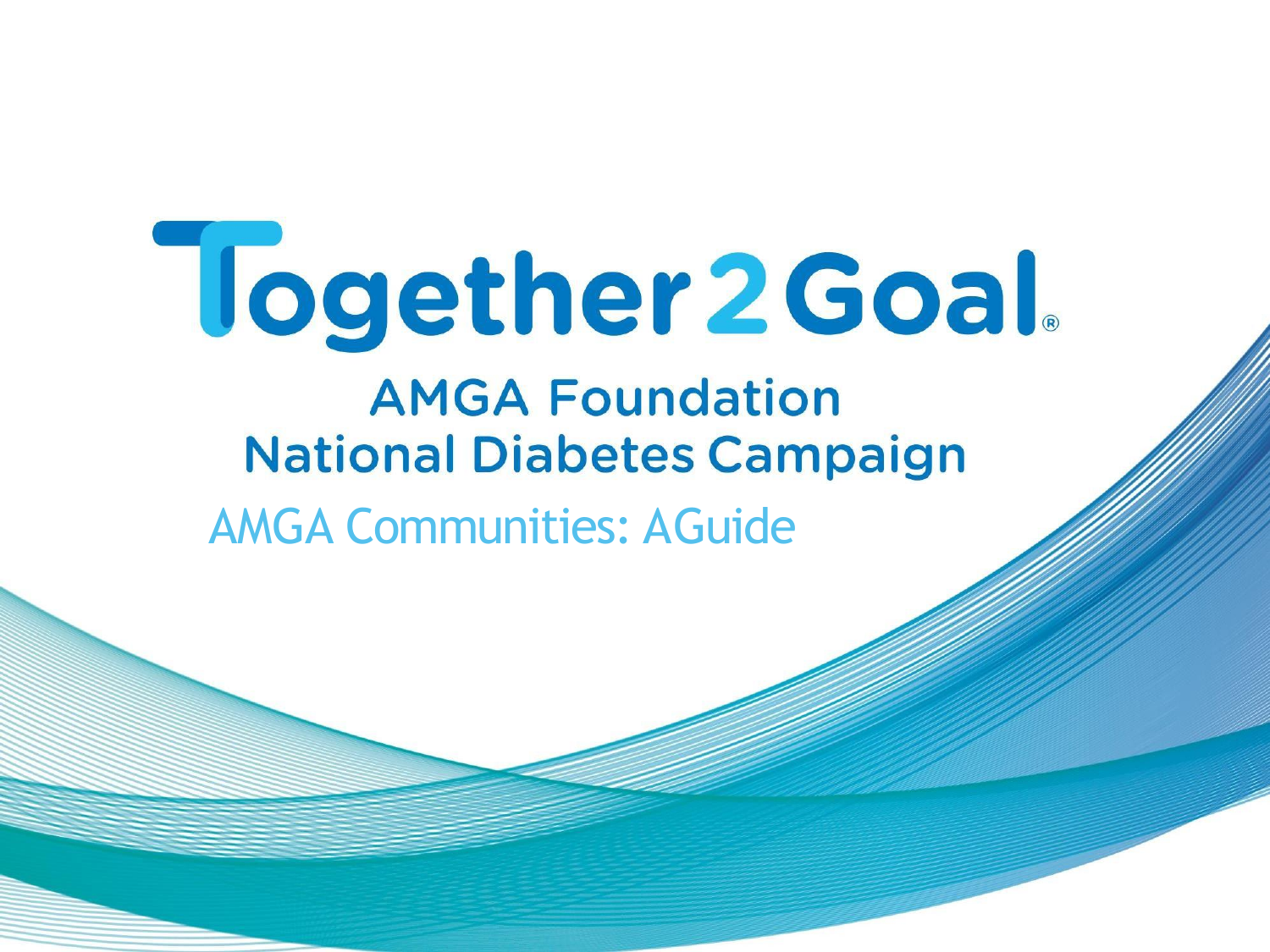### LOGIN

• Log in to AMGA Communities at http://community.amga.org using your AMGA credentials.

| Home - AMGA Commun X                                                                       |                                                                           | 同<br>E.<br>$\blacksquare$                                                                                                                                                                                                                                                                                                                                                                                                        |
|--------------------------------------------------------------------------------------------|---------------------------------------------------------------------------|----------------------------------------------------------------------------------------------------------------------------------------------------------------------------------------------------------------------------------------------------------------------------------------------------------------------------------------------------------------------------------------------------------------------------------|
| <b>1</b> Community.amga.org/home<br>C<br>$\leftarrow$ $\rightarrow$                        |                                                                           | $\begin{picture}(20,20) \put(0,0){\dashbox{0.5}(5,0){ }} \thicklines \put(0,0){\dashbox{0.5}(5,0){ }} \thicklines \put(0,0){\dashbox{0.5}(5,0){ }} \thicklines \put(0,0){\dashbox{0.5}(5,0){ }} \thicklines \put(0,0){\dashbox{0.5}(5,0){ }} \thicklines \put(0,0){\dashbox{0.5}(5,0){ }} \thicklines \put(0,0){\dashbox{0.5}(5,0){ }} \thicklines \put(0,0){\dashbox{0.5}(5,0){ }} \thicklines \put(0,0){\dashbox{0.5}(5,$<br>☆ |
| Return to amga.org<br>Code of Conduct<br><b>FAQS</b><br>Change your password<br>Contact Us |                                                                           | <b>SIGN IN</b>                                                                                                                                                                                                                                                                                                                                                                                                                   |
| AMGA.<br>Advancing High Performance Health                                                 | Communities                                                               |                                                                                                                                                                                                                                                                                                                                                                                                                                  |
|                                                                                            | <b>HOME</b><br><b>COMMUNITIES -</b><br><b>EVENTS -</b><br><b>BROWSE</b> - | <b>PARTICIPATE -</b><br>search<br>Q                                                                                                                                                                                                                                                                                                                                                                                              |

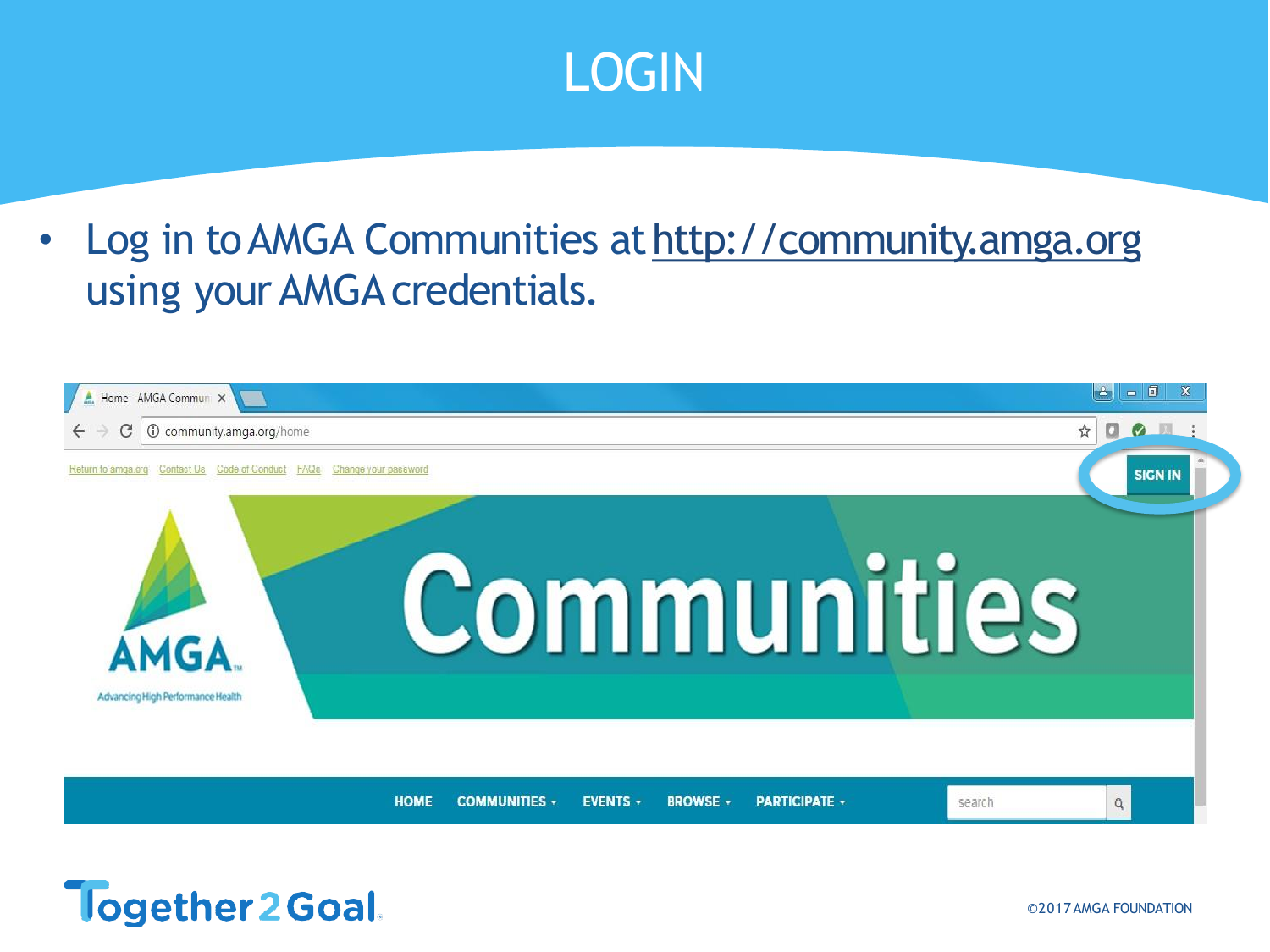# LOGIN

Did you forget your username or password? No problem. Click "Forgot your username or password?" to retrieve them.

#### **CURRENT AND FORMER ACCOUNT HOLDERS**

If you are a current or former member, or if you have created an account here before, please log in with your username and password. If you do not remember your password, please use the link below or contact customer service and we will reset it for you.

| Username                          |        |  |
|-----------------------------------|--------|--|
| Password                          |        |  |
| Remember me next time.            |        |  |
|                                   | LOG IN |  |
| Forgot your username or password? |        |  |

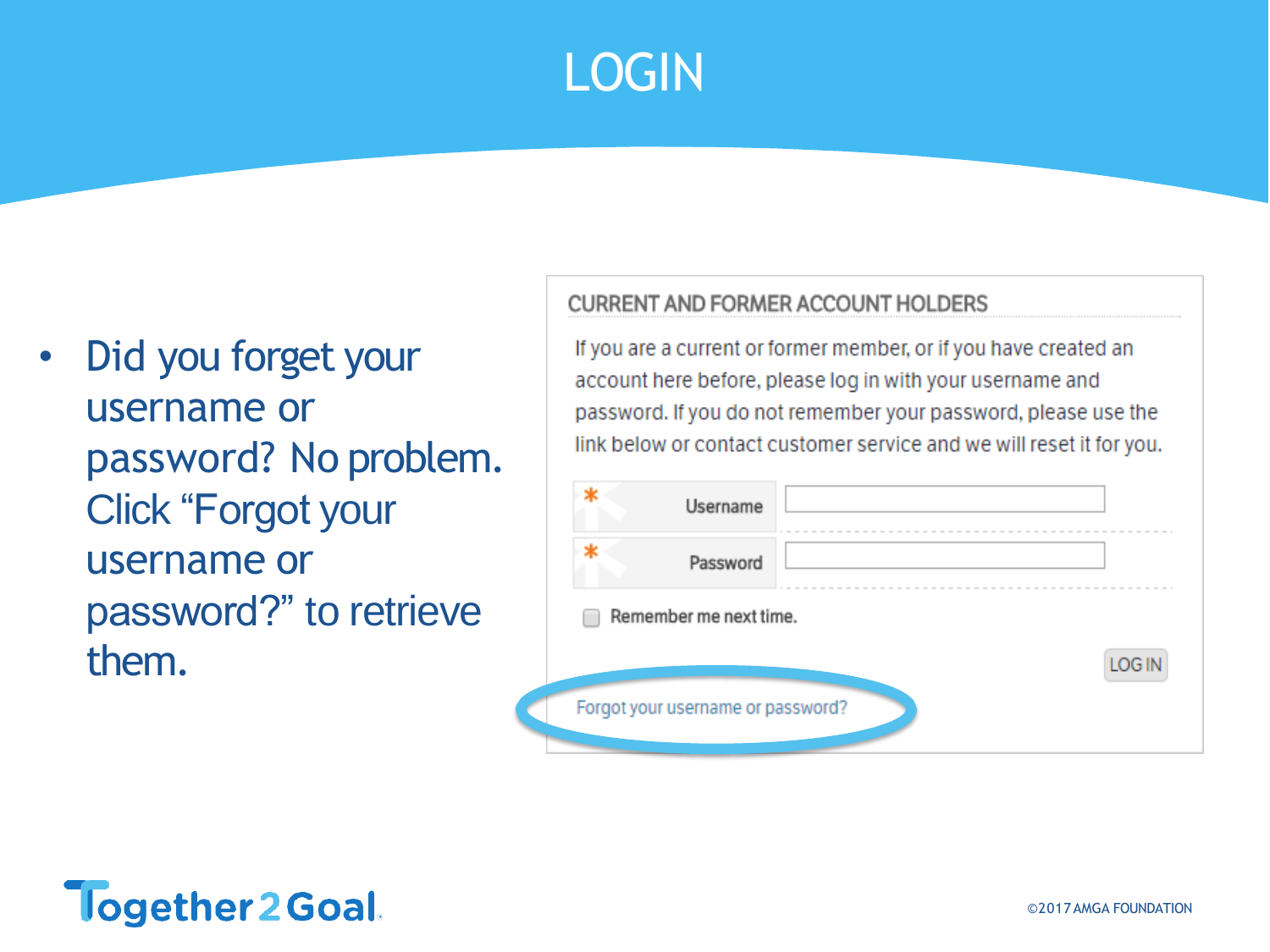• To find the Together 2 Goal<sup>®</sup> Community, click on "Communities," then "My Communities."



![](_page_3_Picture_3.jpeg)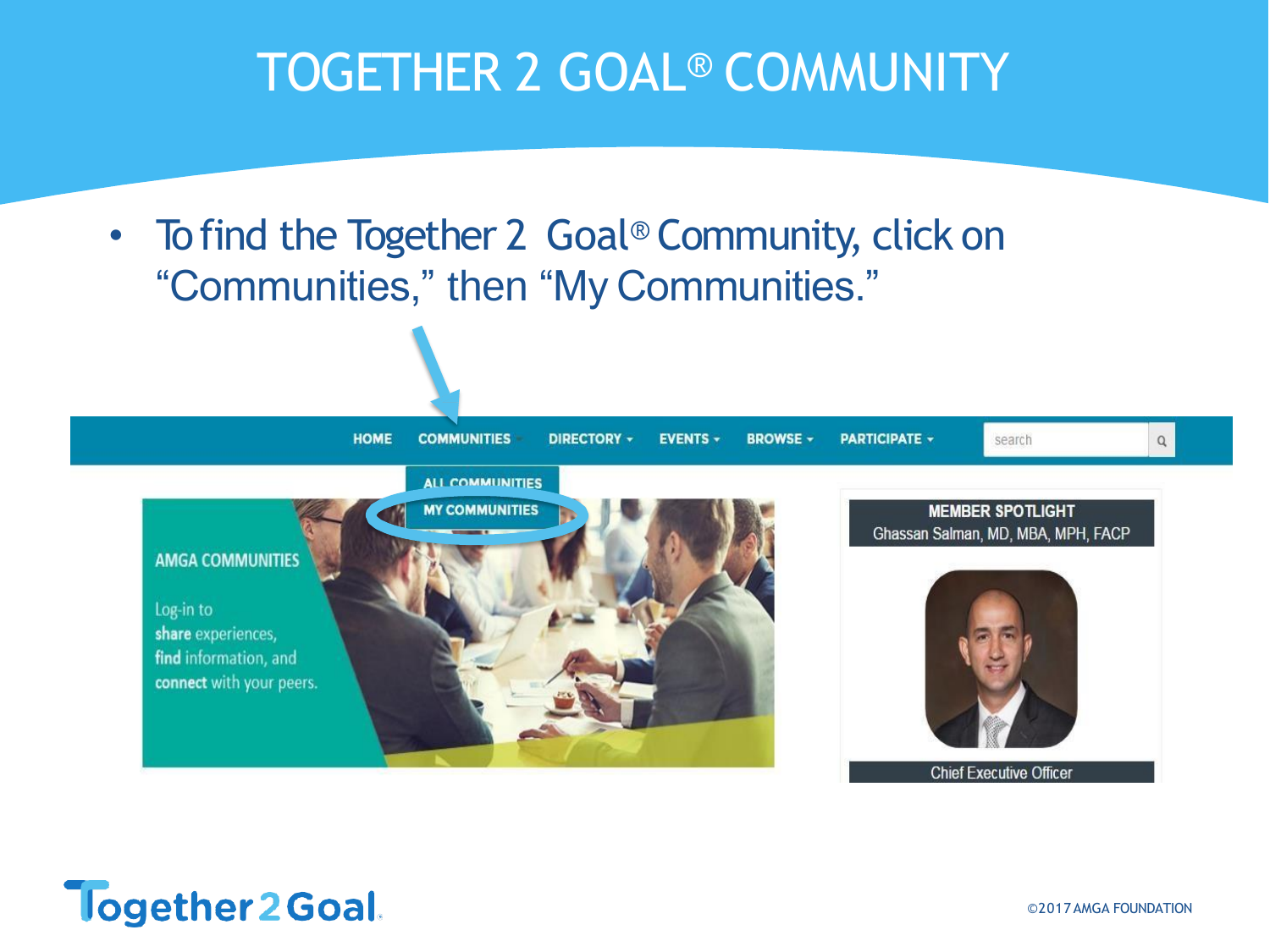• Click on "Together 2 Goal®."

|         |                                                                                                                                                               |                           | <b>MY COMMUNITIES</b>         |   |                      |                           |                               |
|---------|---------------------------------------------------------------------------------------------------------------------------------------------------------------|---------------------------|-------------------------------|---|----------------------|---------------------------|-------------------------------|
|         |                                                                                                                                                               |                           |                               |   |                      |                           | <b>CREATE A NEW COMMUNITY</b> |
| 1 total | All Community Types                                                                                                                                           | $\boldsymbol{\mathrm{v}}$ | Communities to which I belong | ۷ | Alphabetical         | $\boldsymbol{\mathrm{v}}$ | 20 per page<br>v              |
| Thomas  | <b>TOGETHER 2 GOAL</b><br><b>Low Four Tour Together 2 Goal participants as they collaborate to improve care for 1</b><br>million people with Type 2 diabetes. |                           |                               |   | <b>DISCUSSIONS</b> 4 | LIBRARIES <sup>1</sup>    | MEMBERS 383                   |
|         | For more information on the campaign, please visit www.together2goal.org or contact campaign staff at<br>together2goal@amga.org.                              |                           |                               |   |                      |                           |                               |

last person joined 3 days ago

![](_page_4_Picture_4.jpeg)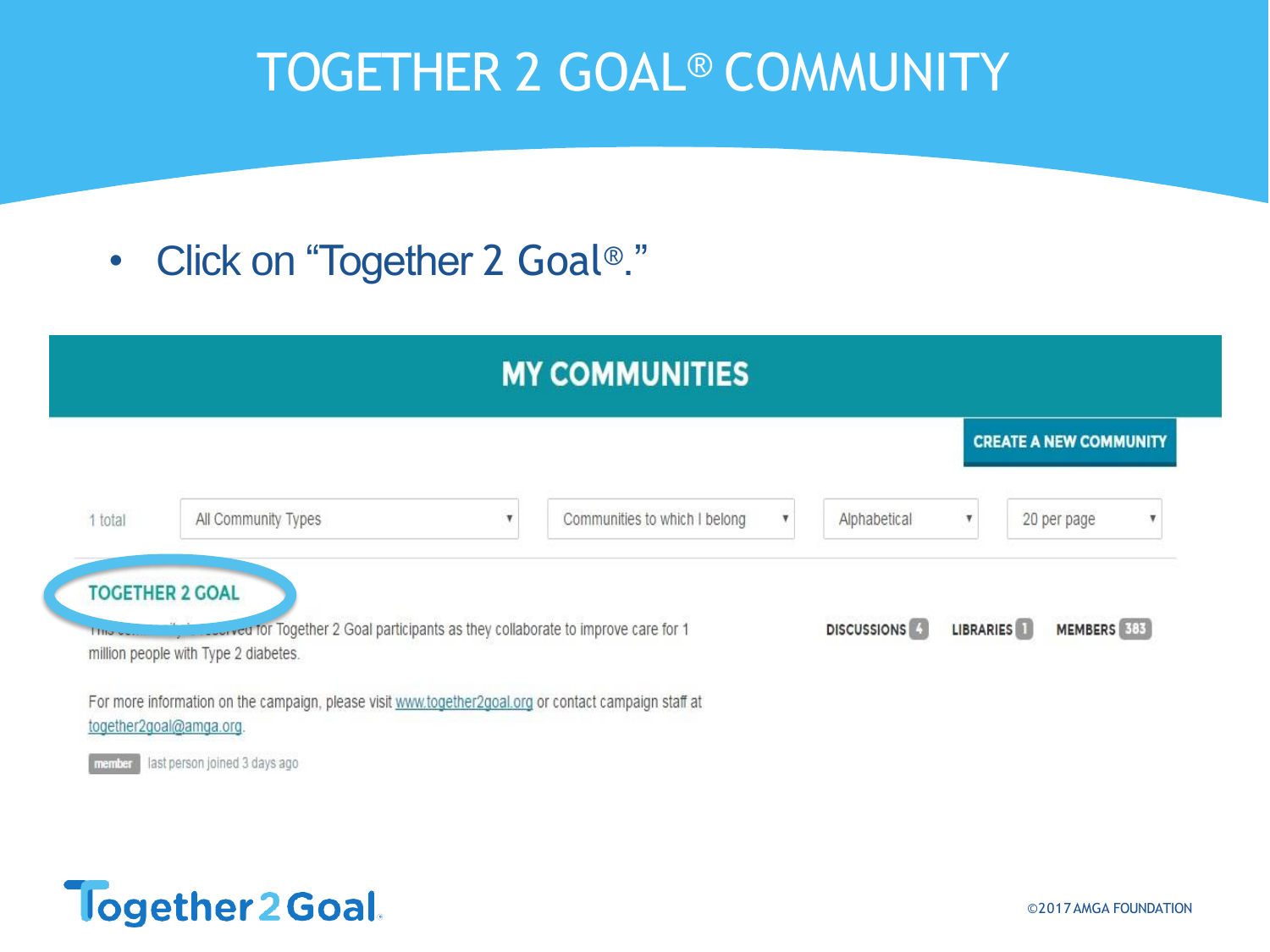- From the Together 2 Goal<sup>®</sup> Community page you will be able to:
	- See the latestdiscussion posts and add yourown.

*Note: "Adding" a discussion post or "Posting a new message" works the same as emailing aquestion to [amga-t2g@connectedcommunity.org.](mailto:amga-t2g@connectedcommunity.org)*

#### **COMMUNITY HOME**

**DISCUSSION LIBRARY** 

MEMBERS 384

![](_page_5_Picture_7.jpeg)

50 per pa

| 1 to 4 of 4 threads (7 total posts) |
|-------------------------------------|
|-------------------------------------|

Together 2 Goal.

| <b>Thread Subject</b>                               | <b>Replies</b> | <b>Last Post</b>                    |
|-----------------------------------------------------|----------------|-------------------------------------|
| Referrals/Billing for Dietician CDE Visits          |                | 3 hours ago by Jennifer Wyckoff, MD |
| EPIC users and variation of care                    |                | 17 days ago by Filippo Ferrigni, MD |
| The Together 2 Goal® Discussion List is now active! |                | 28 days ago by Leslie Ayuk-Takor    |

#### ©2017AMGA FOUNDATION

**POST NEW MESSAGE**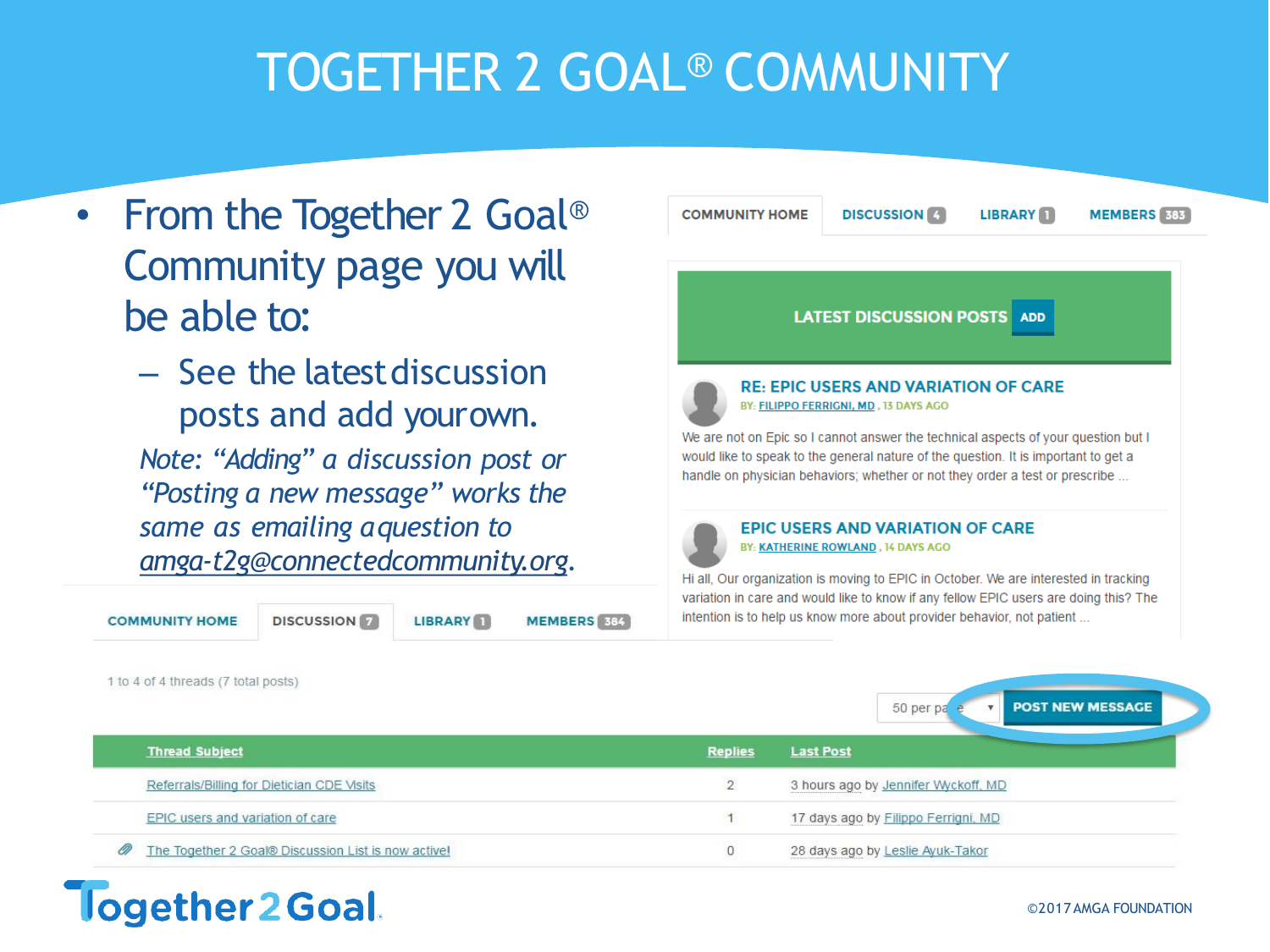### – Search for and see your fellow Together 2 Goal® members

|                       |                     | <b>TOGETHER 2 GOAL &amp; SETTINGS</b> |  |
|-----------------------|---------------------|---------------------------------------|--|
| <b>COMMUNITY HOME</b> | <b>DISCUSSION</b> 4 | MEMBERS 383<br><b>LIBRARY</b>         |  |
| <b>First Name</b>     |                     |                                       |  |
| Last Name             |                     |                                       |  |
| Company Name          |                     |                                       |  |
| <b>Email Address</b>  |                     |                                       |  |

![](_page_6_Picture_3.jpeg)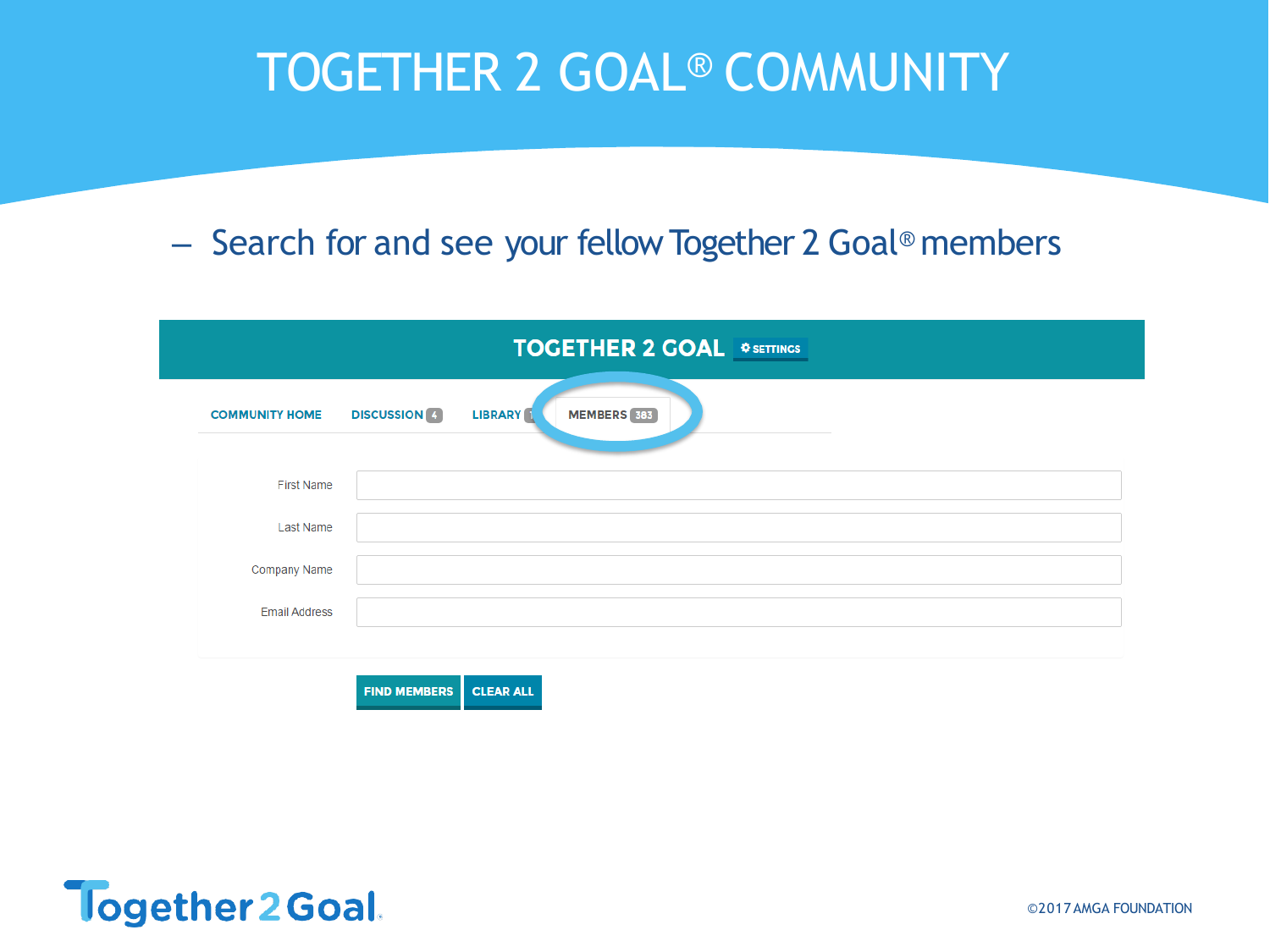### - View a library of attached documents

![](_page_7_Figure_2.jpeg)

![](_page_7_Picture_3.jpeg)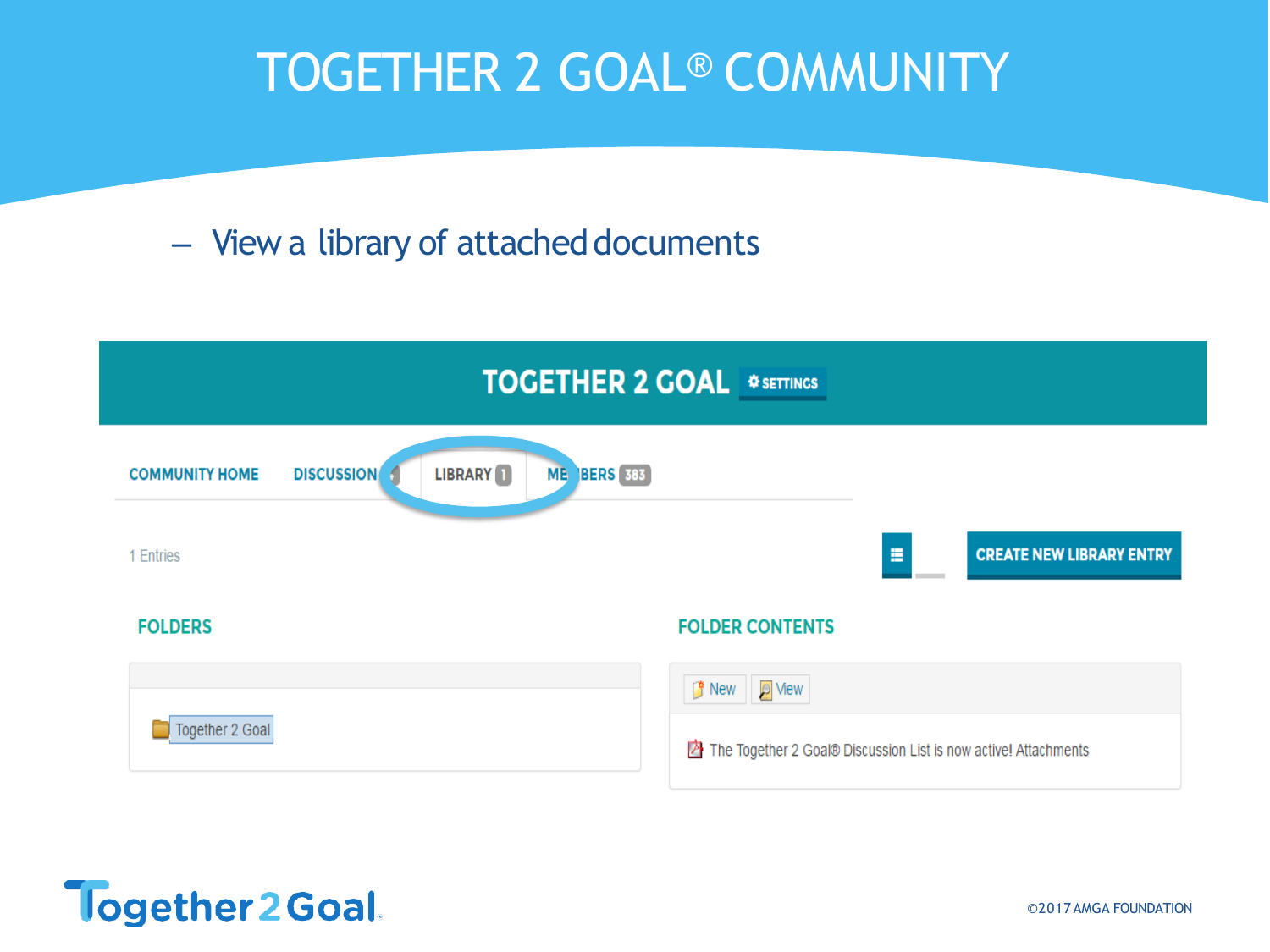### PERSONALIZE

• Take the time to personalize your AMGA Communities profile. Click on the icon in the upper right-hand cornerto see your profile

![](_page_8_Picture_2.jpeg)

![](_page_8_Picture_3.jpeg)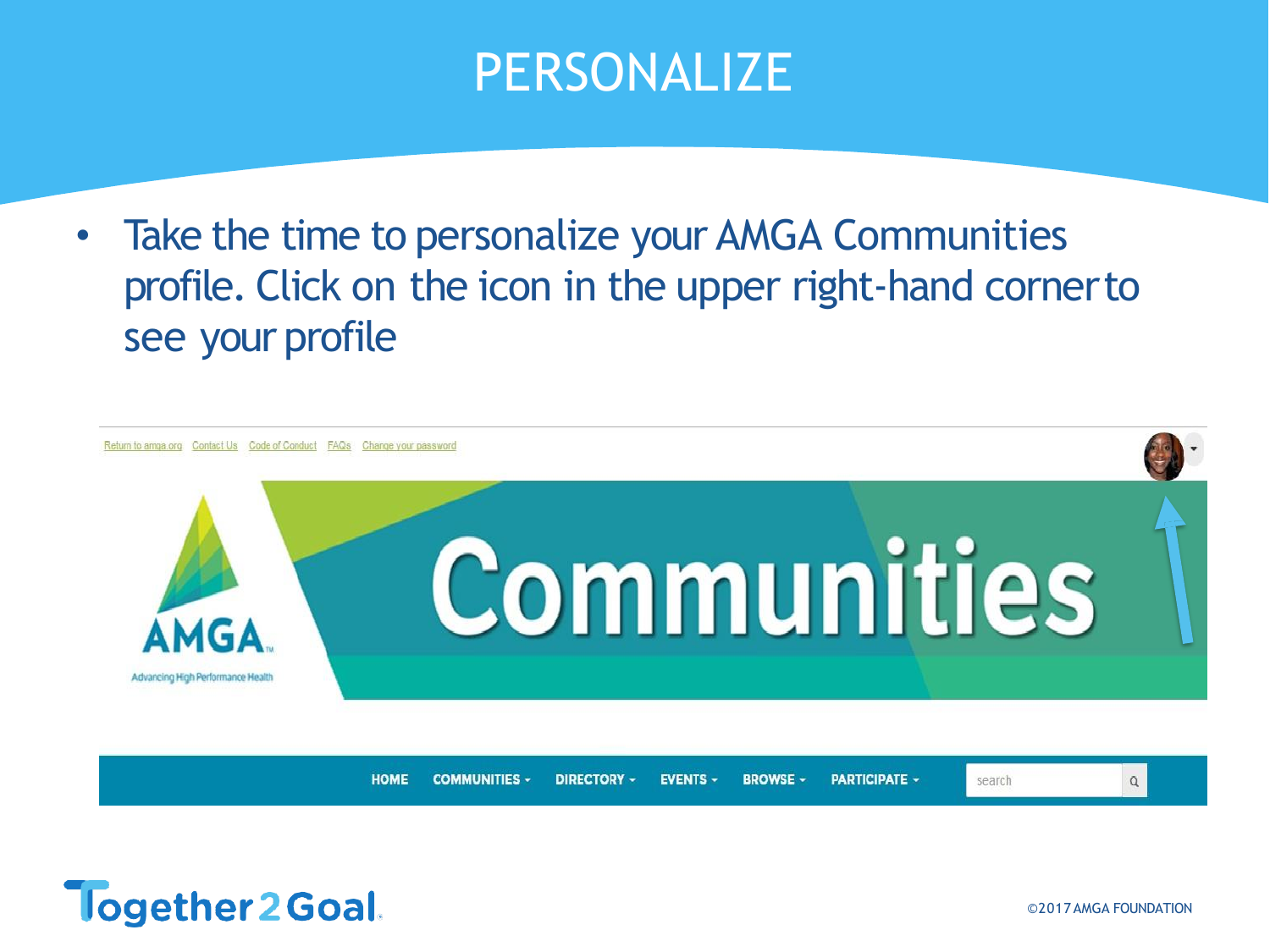### PERSONALIZE

• Edit and personalize your profile by adding a profile picture and bio. You may also link your social media accounts and share your interests, professional affiliations, career history, and more

![](_page_9_Picture_2.jpeg)

| AMGA Foundation, AMGA         |                                                                                                                       |                           |                        |                                         |         |
|-------------------------------|-----------------------------------------------------------------------------------------------------------------------|---------------------------|------------------------|-----------------------------------------|---------|
| MY PROFILE -                  | <b>MY CONNECTIONS-</b>                                                                                                | <b>MY CONTRIBUTIONS -</b> |                        | <b>MY ACCOUNT-</b>                      |         |
| $\mathsf{BIO}_{\mathcal{L}}$  |                                                                                                                       |                           |                        |                                         |         |
|                               | I am the Foundation Coordinator at AMGA Foundation, the nonprofit arm of AMGA, which enables medical groups and other |                           |                        |                                         |         |
|                               |                                                                                                                       |                           |                        |                                         |         |
|                               | organized systems of care to consistently improve health and health care.                                             |                           |                        |                                         |         |
| <b>TOP INTERESTS</b>          |                                                                                                                       |                           |                        |                                         |         |
|                               | Care Process Improvement, Physician Wellness/Burnout                                                                  |                           |                        |                                         |         |
|                               | <b>PROFESSIONAL ASSOCIATIONS</b>                                                                                      | $+$ ADD                   | <b>CAREER HISTORY</b>  |                                         | $+$ ADD |
| <b>AMGA</b><br>2016 - Present |                                                                                                                       |                           | Foundation Coordinator | AMGA: Advancing High Performance Health |         |

![](_page_9_Picture_4.jpeg)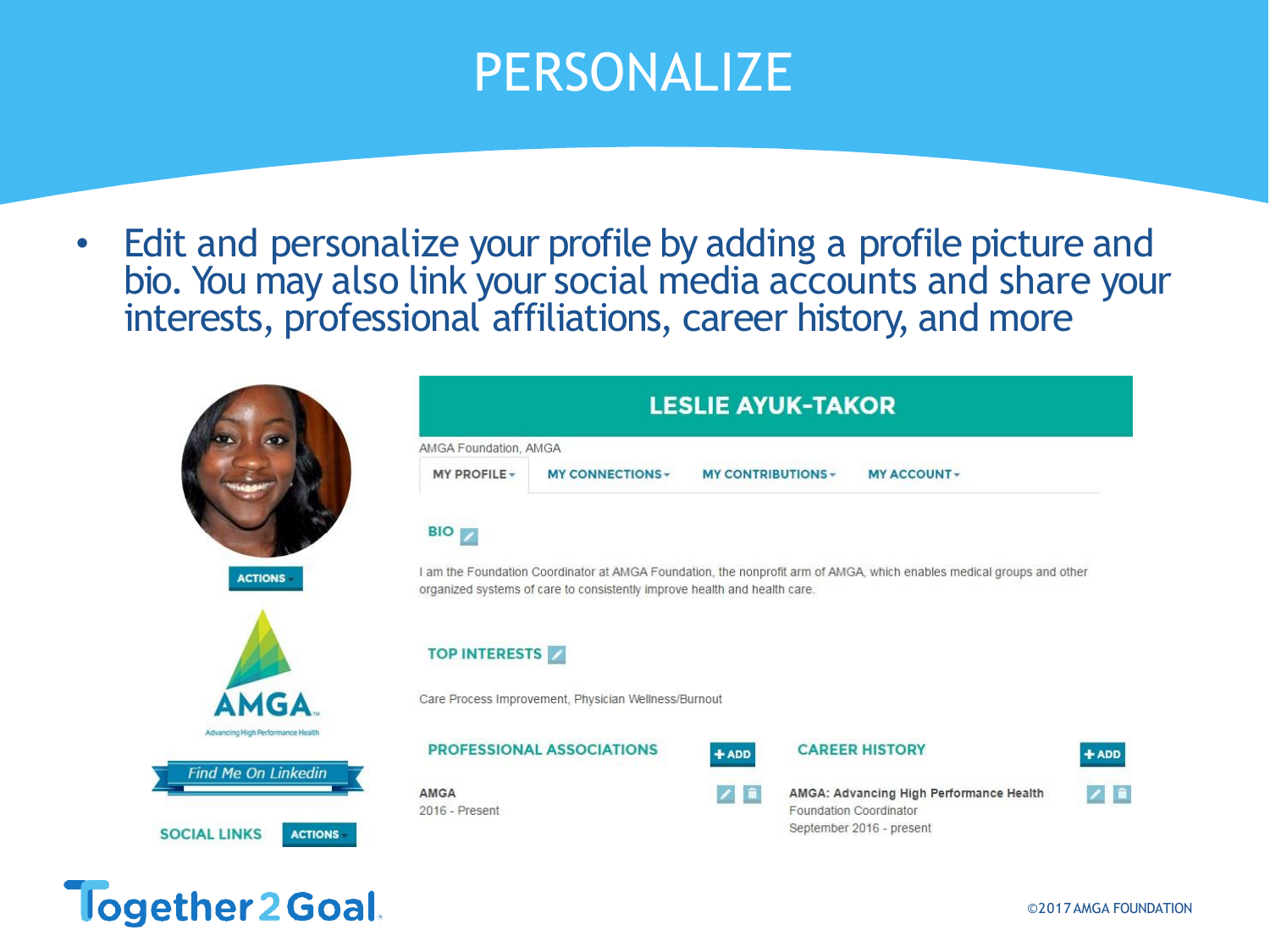![](_page_10_Picture_0.jpeg)

### • Need help? Frequently Asked Questions can be found in the upper left-hand side of the Homepage

![](_page_10_Picture_2.jpeg)

**HOME COMMUNITIES -DIRECTORY -BROWSE -PARTICIPATE -EVENTS -**

![](_page_10_Picture_4.jpeg)

©2017AMGA FOUNDATION

search

 $\alpha$